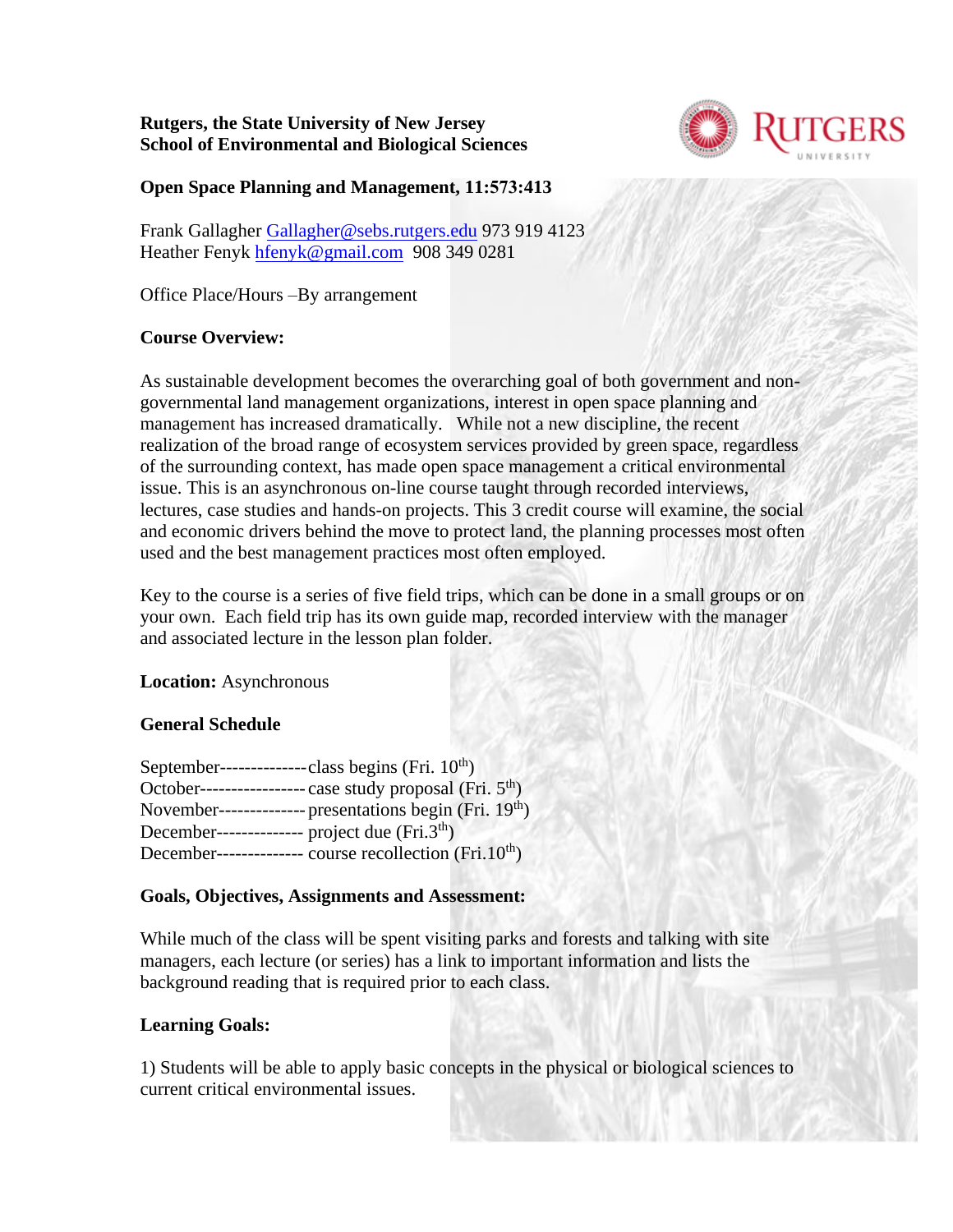Learning Objective I: Students gain an appreciation of our relationship with the land, one which is or should be driven by the land ethic, and has been codified within the Public Trust Doctrine for centuries.

Assessment: Elements of stewardship reflective of a land ethic, based upon ecological principles, will be present in the Resource Management Objectives and Alternatives Analysis sections of the submitted case study. An assessment of the existing and projected demographic character of the community surrounding their chosen site will be present in the Visitor Service Objectives of the plan. An understanding of the Public Trust Doctrine and the obligation for stewardship will be demonstrated within the midterm exam.

Learning Objective II: Students will gain a working knowledge of the institutionalization of the land ethic through both national policies and public land management agency organization.

Assessment: All laws and regulatory statues reflective of the concept of the Public Trust will be identified in the Resource Management and Visitor Service Objectives section of the submitted General or Vegetation Management Plan. An awareness and knowledge of the history and regulatory instruments surrounding the Public Trust will be demonstrated within the mid-term exam.

Learning Objective III: Students will gain a functional understanding of use issues associated with public lands management.

Assessment: Issus, obstacles and the appropriate Best Management Practices will be clearly identified within the Preferred Alternative section of the submitted General or Vegetation Management Plan.

Learning Objective IV: A practical understanding of the planning process associated with the management of public lands will be developed.

Assessment: A complete General Management or Vegetation Management Plan for the student chosen case study will be submitted.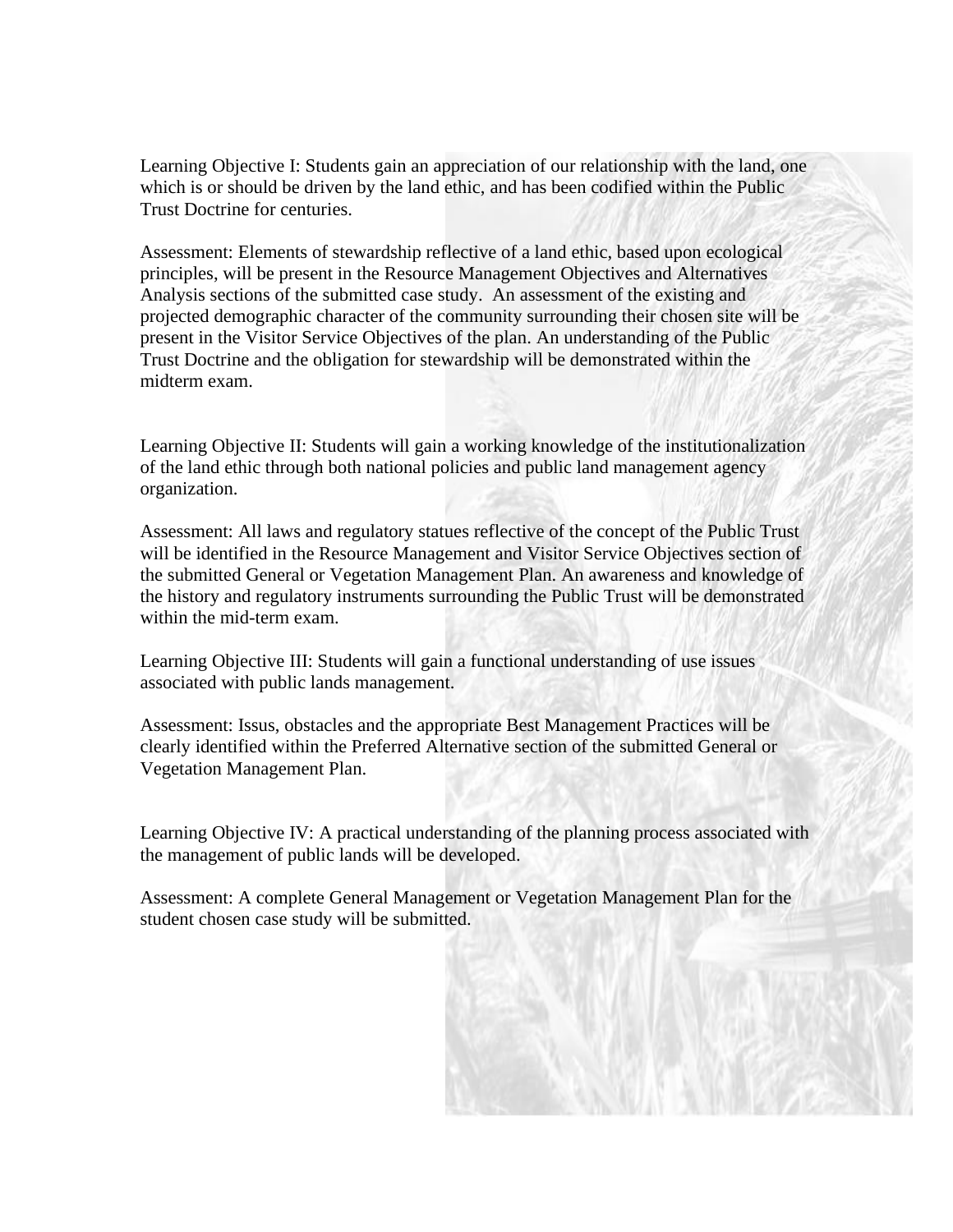## **Detailed Schedule**

| Wk             | <b>Day</b> | <b>Activity</b>                                  | <b>Readings and Assignments:</b>                      |
|----------------|------------|--------------------------------------------------|-------------------------------------------------------|
|                |            | Lecture: Land Ethics and Origins                 | The Land Ethic. (Canvas Reading Folder)               |
|                |            | of the Public Trust                              | The <b>Public Trust</b>                               |
| 1              | 9/10       |                                                  | Watch the trailer, Green Fire                         |
|                |            | Field Trip: Liberty State Park                   | History of Liberty State Park Canvas Reading Folder)  |
|                |            |                                                  | Understanding invaded urban 'wild lands' as novel     |
| $\overline{2}$ | 9/17       |                                                  | communities                                           |
|                |            | Lecture: Understanding                           | <b>Population Dynamics</b>                            |
| 3              | 9/24       | Demographic Shifts                               |                                                       |
|                |            | <b>March to Rutgers Gardens</b>                  | Extra Credit if you Volunteer                         |
|                | 9/25       |                                                  | ar1287@scarletmail.rutgers.edu                        |
|                |            | <b>Field Trip Livingston Eco</b>                 | The Eco Preserve                                      |
| $\overline{4}$ | 10/1       | preserve                                         | <b>LSP</b> Report Due                                 |
|                |            | Lectures: US Forest Service                      | The Greatest Good                                     |
|                |            |                                                  | The Big Burn (Canvas Reading Folder)                  |
| 5              | 10/8       |                                                  |                                                       |
|                |            | Field Trip: Cheesquake State Park                | <b>Green Acres</b>                                    |
| 6              | 10/15      |                                                  | Land and Water Conservation Fund Act.                 |
|                |            | <b>Lectures: National Park Service</b>           | The Yosemite, John Muir (First Three Chapters)        |
|                |            |                                                  |                                                       |
| $\tau$         | 10/22      |                                                  | <b>Shaping the NPS System</b>                         |
|                |            | Field Trip: Island Beach State<br>Park           | National Environmental Policy Act of 1969             |
|                |            |                                                  |                                                       |
| 8              | 10/29      |                                                  | <b>Cheesquake Report Due</b>                          |
|                |            | Lecture: Applying Context<br>Somerville Landfill | Baltimore. Lower Raritan Watershed Partnership        |
|                |            | Redevelopment / LRWP                             |                                                       |
| 9              | 11/5       |                                                  | <b>Inventory and Analysis Due</b>                     |
| 10             | 11/19      | Lecture: Urban Open Space                        | Liberty State Park, Central Park, Park Day            |
| 11<br>12       | 11/26      | Thanksgiving                                     | <b>Island Beach Report Due</b>                        |
|                | 12/3       | Field Trip: Swartswood State Park                | Making the Case (Canvas / Reading Folder)             |
|                |            | Lecture: Regional Planning                       | <b>Pinelands Commission, Comprehensive Management</b> |
| 13             | 12/10      | Highlands / Pinelands                            | Plan<br><b>New Jersey Highlands Council</b>           |
|                | $12/14-$   | Reading days                                     |                                                       |
| 14             | 15         |                                                  | <b>Swartswood Report Due</b>                          |
| 15             | 11/17      |                                                  | <b>GMP</b> Due                                        |
|                |            |                                                  |                                                       |
|                |            |                                                  |                                                       |

11 May 22

# **Grading Policy:**

# **Scoring:**

| Field Trip Summaries ------------250 pts.        | 41 |
|--------------------------------------------------|----|
| Case Study Proposal----------------------50 pts. | 3. |
| Case Study Paper--------------------100 pts.     | 3  |
| March To Rutgers Gardens.-------- 5 pts.         | D  |

 $-00-360=$ A  $359 - 320 = B$  $319-280=C$ D=Not Acceptable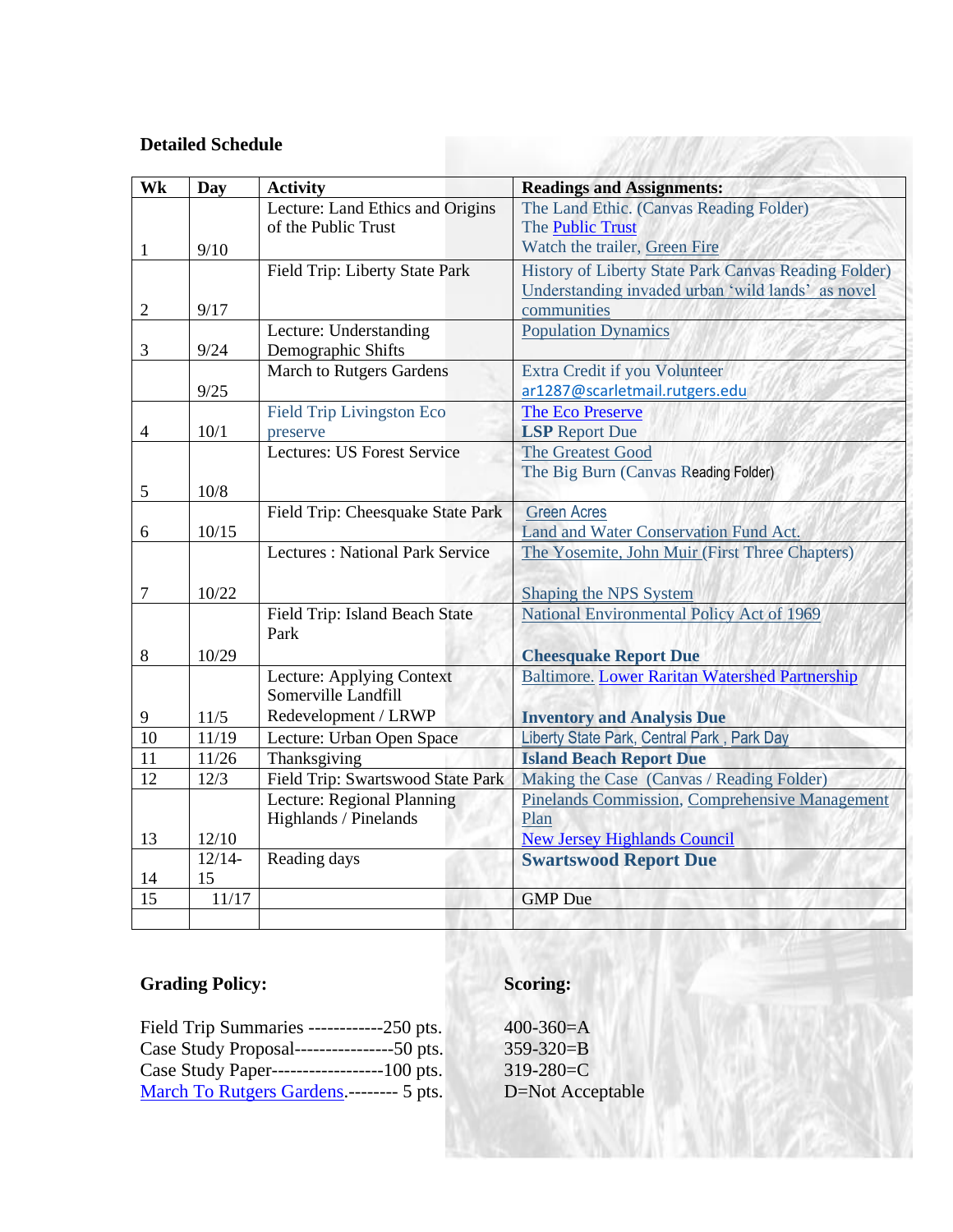### **Departmental Grading Guidelines:**

While the assignment of grades is ultimately the purview of the instructor, the department uses the following guideline for understanding appropriate grading in its courses:

A- Outstanding -This not only means fulfilling the requirements, but impressing and going beyond the initial expectations of the project. The student has demonstrated a superior grasp of the subject matter coupled with a high degree of creative or logical expression, and strong ability to present these ideas in an organized and analytical manner,

B- Very Good - The student has demonstrated a solid grasp of the material with an ability to organize and examine the material in an organized, critical, and constructive manner, The projects and in-class performance reveal a solid understanding of the issues and related theories or literature.

C- Acceptable -The student has shown a moderate ability to grasp concepts and theories for the class, producing work that, while basically adequate, is not in any way exceptional. This performance in class display a basic familiarity with the relevant literature and techniques.

D- Unacceptable - The work demonstrates a minimal understanding of the fundamental nature of the material or the assignment with a performance that does not adequately examine the course material critically or constructively. Students cannot graduate from the Landscape Architecture program with 2 D's in required SSO classes,

F- Failure - The student has demonstrated a lack of understanding or familiarity with course concepts and materials. Their performance has been inadequate. Failure is often the result of limited effort and poor attendance which may indicate that the student is not in the proper field of study.

#### **Course Requirements:**

Field Trips: Field Trips are designed for half or whole day examinations of specific sites. You will be given an itinerary for each site and you are expected to examine how policy is translated into action on the land. A written summary of approximately 500 words with photographic evidence is expected for each trip.

Case Study Proposal: Experience is not only the best teacher it is the lens through rich we create ourselves. Case studies enrich your experience as they allow you to explore open space more deeply. Your case study proposal is a brief written (approximately 500 word) description of your project..

Case Study: Each case study requires a synopsis of the sites history, including enabling legislation a review of its management policies and summary of use patterns. A  $10 - 15$ minute presentation is required.

#### **Academic Integrity:**